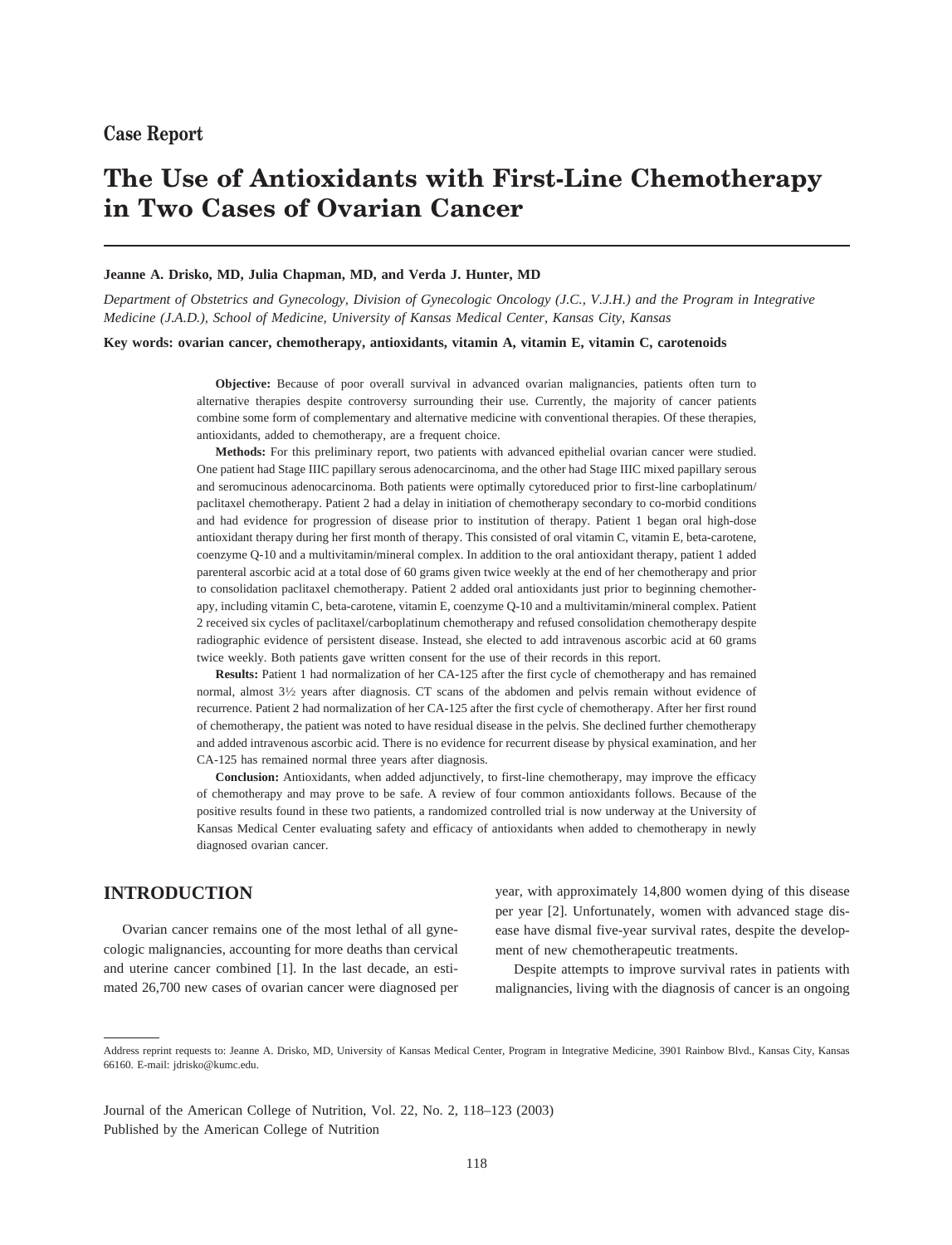| Month               | 9 10 11 12 13 14 15 16 17 18 19 20 21 22 23 24 25 26 27 28 29 30 31 32 33 34 35 36 37 38 39 40<br>DX 1 2 3 4 5 6 7 8 |                 |     |
|---------------------|----------------------------------------------------------------------------------------------------------------------|-----------------|-----|
| Pathology           | Papillary serous adenocarcinoma IIIc                                                                                 |                 |     |
| CA-125              | 9.6<br>7.8 7.5<br>8.9<br>8.4 6.9 8.7 8.1<br>10.610.515.3 9.2 7.4<br>999 119 9.7 15 11.1 12.3 11.1 11.9               | 9.811.8 12 14.4 | 8.8 |
| Antioxidants        |                                                                                                                      |                 |     |
| Oral                | *Oral prior to chemo-continues to date                                                                               |                 |     |
| IV (60 grams in     |                                                                                                                      |                 |     |
| 500cc D5W)          | →Every 10-14 Days-<br>$\longrightarrow$ 1×/Week<br>$2\times$ /Week $-$                                               |                 |     |
| Toxicity            | ***<br>*                                                                                                             |                 |     |
| Imaging Studies     | CAT Scan-neg.                                                                                                        | CAT Scan-neg.   |     |
| <b>Themotherapy</b> | Paclitaxel/Carboplatin $\times$ 6— Paclitaxel Consolidation $\times$ 6 $\rightarrow$                                 |                 |     |
|                     | * Vit. E (1200 IU), Coenzyme Q-10 (300 mg), Vit. C (9000 mg), B carotene (25 mg), Vit. A (10,000 IU).                |                 |     |
|                     | ** Numbness/tingling-feet & hands (neurontin without benefit).                                                       |                 |     |
|                     | **** Shortness of breath, fatigue, peripheral edema- tricuspid/aortic valve regurgitation related to chemotherapy.   |                 |     |
|                     | f CAT Scan-Question of new pelvic mass (12/21/99)—Endovag US-Negative for new mass (12/23/99).                       |                 |     |

 $\mathbf{I}$ 

Both patients gave verbal and written consent for the use of their records in this report.

**METHODS**

and difficult experience. Because of the pervasive feeling of sadness, fear, anxiety, anger, and the potential for mortality, patients often turn to complementary and alternative therapies [3,4]. It is reported that the use of complementary and alternative medicine is increasing among cancer patients [5–8].

A survey of breast cancer patients determined that the interest in megavitamin and herbal therapies was 47.4% and 37.1% respectively, and their use was 25% and 14% respectively [5]. This was compared to the use of megavitamin and herbal therapies in the general population at 2% and 3%. This same study found that 80% of these patients never attempted to abandon conventional therapy, but continued to use their conventional treatments along with the alternative therapies. In fact, the only patients who reported that they might abandon their conventional therapy (1%) were those with the gravest prognosis [5].

Other reports place the prevalence of use of complementary and alternative medicine by cancer patients in an estimated range of 7% to 64% [6–8]. At the present time, many cancer patients combine some forms of complementary and alternative therapy with their conventional therapies [7–8]. A recent survey of patients in a comprehensive cancer center placed the use of vitamin and minerals at 62.6%; of these patients, 76.6% combined the use of vitamins and minerals with conventional chemotherapy [8]. The majority of these patients are adding megavitamin and mineral therapies without the knowledge of the treating physician [7–8].

Patients use complementary and alternative therapies for a variety of reasons [6,7]. Patients use these therapies to improve quality of life (77%), improve immune function (71%), prolong life (62%) or relieve symptoms (44%) related to their disease [6]. Only 37.5% of the survey patients expected complementary and alternative therapies to cure their disease. Whatever the reasons, alternative therapy use is on the rise and this includes megavitamin and mineral cocktails during chemotherapy administration.

Megavitamin and mineral cocktails include antioxidants such as the commonly consumed antioxidants vitamin E (mixed tocopherols and tocotrienols), vitamin C,  $\beta$ -carotene (natural mixed carotenoids) and vitamin A. Controversy exists about the use of antioxidants with chemotherapy, but increasing evidence suggests a benefit when antioxidants are added to chemotherapy [9–16]. We are reporting two cases of advanced ovarian cancer where antioxidants were added adjunctively to chemotherapy without adversely effecting outcome or survival.

**Table 1.**

Patient 1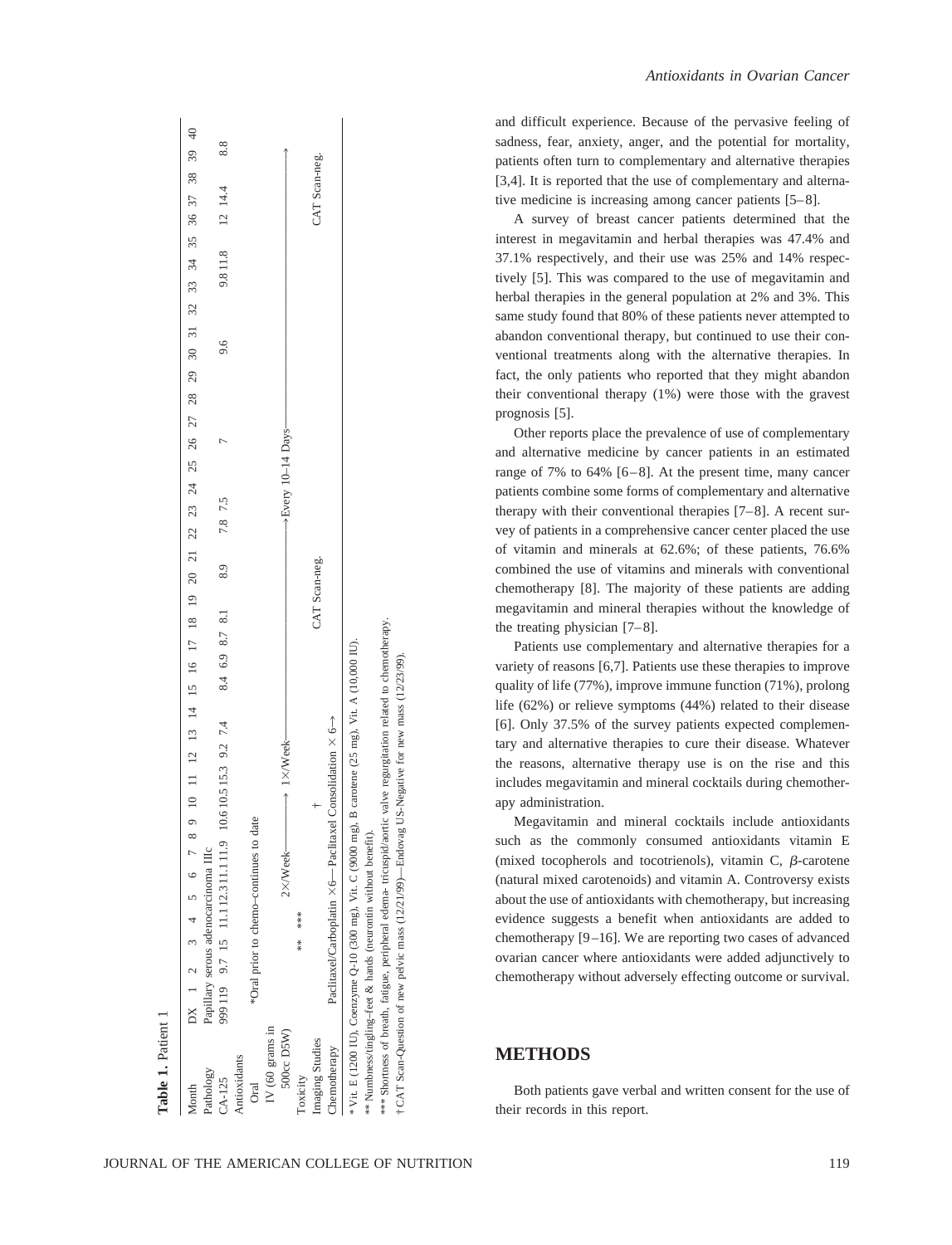#### **Case 1**

A 55 year-old female was evaluated for increasing abdominal girth. On examination, she was found to have a large pelvic mass, which extended into the abdominal cavity. This was confirmed on CT scan. Her baseline CA-125 was 999.

She underwent surgical exploration and was found to have disseminated disease involving the diaphragm, small and large bowel, peritoneum, mesentery and omentum with extension to the spleen. The patient was optimally cytoreduced. Final staging and pathology was consistent with a Stage IIIC papillary serous adenocarcinoma of the ovary.

Postoperatively, the patient received standard carboplatin (AUC 6) and paclitaxel (175 mg/m2) chemotherapy for a total of six cycles (Table 1). Her CA-125 fell to  $\leq$ 35 after the completion of her first cycle of chemotherapy. Her CT scan was negative for measurable disease. Consolidation paclitaxel (175 mg/m2) was given for an additional 6/12 intended cycles. Prior to the first cycle of chemotherapy, the patient elected to start daily oral antioxidants, which included vitamin E (1,200 IU), coenzyme Q10 (300 mg), vitamin C (9,000 mg), betacarotene (mixed carotenoids, 25 mg), and vitamin A (10,000 IU). At the completion of the first course of chemotherapy, but prior to initiation of consolidation chemotherapy, the patient began parenteral ascorbic acid. To prevent the possibility of hemolysis, G6PD status was assessed prior to intravenous ascorbic acid and found to be normal.

The ascorbic acid infusions were begun at 15 grams and increased to 60 grams per infusion given twice weekly. The 60-gram dose was tailored to the pre- and post-infusion ascorbate level, which maintained plasma ascorbate levels above 200 mg/dL. At this plasma level, ascorbic acid is reported to promote neoplastic cell cytotoxicity [9–10].

The 60-gram ascorbic acid infusions were given two times per week during the six cycles of consolidation chemotherapy, after which the patient continued the 60-gram ascorbic acid infusions once per week. This dose and schedule was continued for one year, after which the patient chose to reduce the frequency of the infusions to every 10 to 14 days.

The patient is currently over 40 months from initial diagnosis and remains on ascorbic acid infusions. She has had several CT scans, as well as a PET scan, all of which remain negative for disease. Her CA-125 remains normal at a value of 8.8.

### **Case 2**

A 60-year-old, gravida 0 para 0, post-menopausal woman presented with increasing abdominal girth. Ascites and a  $13\times8\times9.6$  cm complex pelvic mass were identified on ultrasound. Her initial CA-125 was 81. At laparotomy, the patient was found to have a large exophytic mass filling the pelvis and attached to the omentum. She was optimally cytoreduced. Pathology was consistent with a mixed papillary serous and seromucinous adenocarcinoma of the ovary, FIGO (International Federation of Gynecology and Obstetrics) stage IIIC.

Postoperatively, the patient was felt to be GOG (Gynecologic Oncology Group) performance status 2. In the months following surgery, the patient was admitted to the Intensive Care Unit (ICU) on two separate occasions and placed on ventilatory support secondary to a respiratory arrest and supraventricular tachycardia. After she was discharged from the ICU, she was started on oral megace (80mg/BID) and tamoxifen (20mg/day). The patient had evidence for progression of disease with ascites and an elevated CA-125 to 127.

Three months after her primary cytoreductive surgery the patient began front-line chemotherapy, consisting of carboplatinum (AUC 6) and paclitaxel  $(135mg/m^2)$  for six cycles (Table 2). Prior to beginning chemotherapy, the patient began oral daily antioxidants, consisting of oral ascorbic acid (3,000mg/ day), vitamin E (1,200 IU/day) and beta-carotene (25mg/day) and vitamin A (5,000 IU/day). The CA-125 normalized after the first cycle of carboplatin/paclitaxel chemotherapy.

After the completion of her first course of chemotherapy, the patient was found to have disease in the pelvis. An MRI identified a heterogeneous 8 cm mass in the pelvis and a new 2 cm  $\times$  2 cm retroperitoneal mass felt to be metastases. The patient declined consolidation chemotherapy, instead opting for continuation of oral antioxidants and initiation of parenteral ascorbic acid infusions. After normal G6PD status was confirmed, ascorbic acid infusions were begun at 15 grams and increased to 60 grams per infusion. The dose was adjusted by a pre- and post-ascorbic acid infusion to maintain plasma levels at above 200mg/dL. The patient had daily 60-gram ascorbic acid infusions for one week and then began twice weekly infusions, which continues to date 36 months post-diagnosis. Although further diagnostic imaging was declined, physical examination has remained normal. Her most recent CA-125 is 5, and she is over three years out from diagnosis.

# **RESULTS**

In the first patient, CA-125 levels fell to a normal range after surgery and remain normal to date. Positron emission tomography and CAT scans remain without evidence of recurrence.

Patient 2 had a co-morbid condition that prevented her from receiving first line chemotherapy until three months after diagnosis. Prior to institution of chemotherapy, patient 2 had evidence for progression of disease with ascites and an elevated CA-125 at 108 and 127 onto separate evaluations. The CA-125 normalized after the first cycle of carboplatin/paclitaxel chemotherapy. After completion of the six cycles of chemotherapy as noted above, the patient was found to have disease in the pelvis. The patient declined further consolidation chemotherapy, but instead elected to continue with oral antioxidants and parenteral ascorbic acid infusions. CA-125 levels remain normal to date over three years after diagnosis.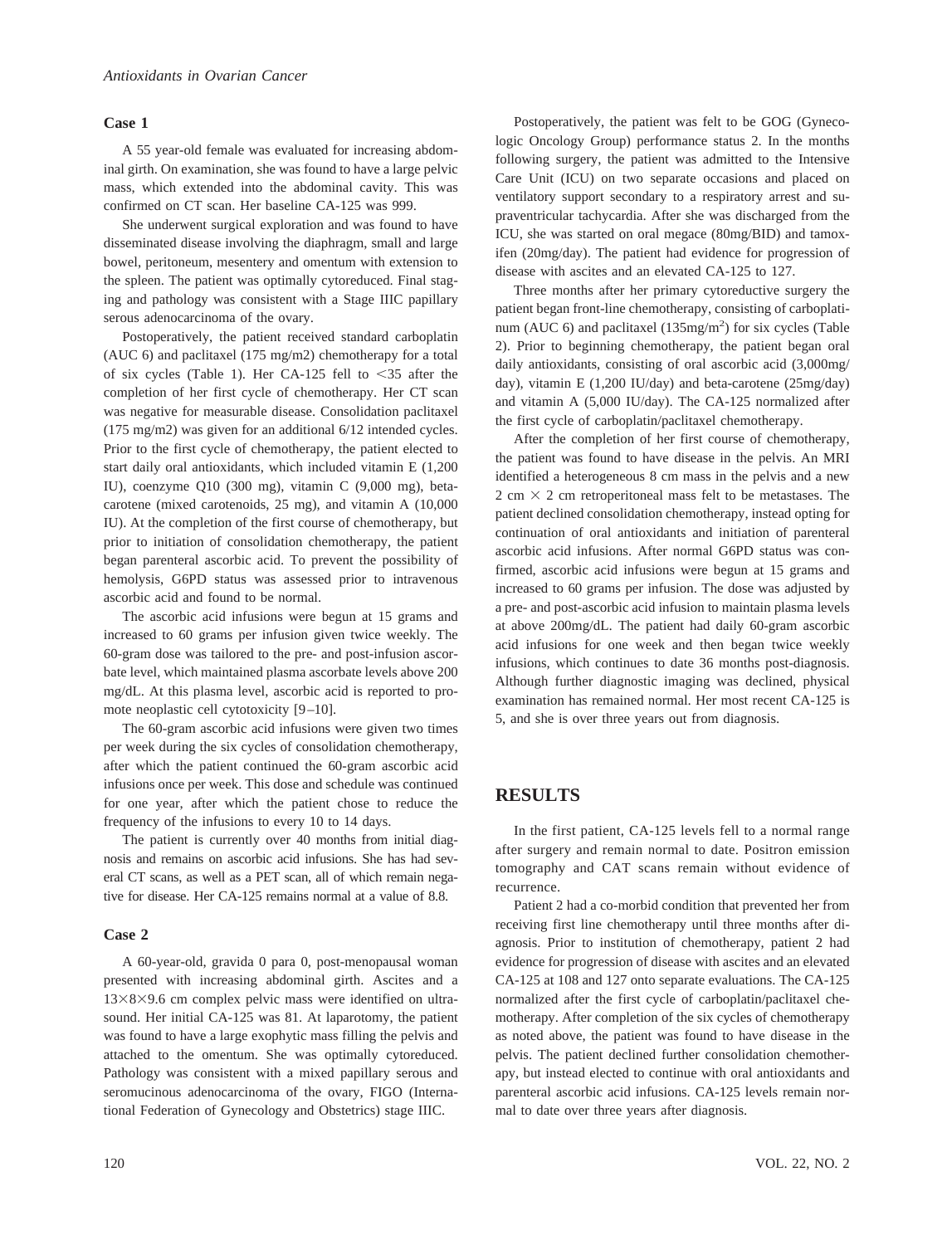| Month                                                   | DX 1 2 3 4 5                                                                                              | 6 7 8 9 10 11 12 13 14 15 16 17 18 19 20 21 22 23 24 25 26 27 28 29 30 31 32 33 34 35 36 37 38 |  |        |   |  |  |
|---------------------------------------------------------|-----------------------------------------------------------------------------------------------------------|------------------------------------------------------------------------------------------------|--|--------|---|--|--|
| Pathology                                               | Mixed papillary serous and                                                                                | seromucinous adenocarcinoma IIIc                                                               |  |        |   |  |  |
| $CA-125$                                                | 81 127 108 25 26 28 27 19                                                                                 |                                                                                                |  | Normal | c |  |  |
| Antioxidants                                            |                                                                                                           |                                                                                                |  |        |   |  |  |
| Oral                                                    |                                                                                                           | *Oral-prior to chemo-continues to date                                                         |  |        |   |  |  |
| Intravenous C (60 grams in                              |                                                                                                           |                                                                                                |  |        |   |  |  |
| 500cc D5W)                                              |                                                                                                           | Daily/2× Weekly                                                                                |  |        |   |  |  |
| Complications                                           | ***<br>$**$                                                                                               |                                                                                                |  |        |   |  |  |
| Toxicity                                                |                                                                                                           |                                                                                                |  |        |   |  |  |
| Imaging Studies                                         |                                                                                                           | $\ddot{+}$                                                                                     |  |        |   |  |  |
| Chemotherapy                                            | Paclitaxel                                                                                                | /carboplatin $\times 6$ $ \ddagger$                                                            |  |        |   |  |  |
|                                                         | * Vitamin C (3,000 mg p/day); Multi-vitamin/Min $\rightarrow$ β-carotene, Vitamin A, Vitamin E (1200 IU). |                                                                                                |  |        |   |  |  |
| ** GOG Performance Status 2, Respiratory Arrest ICU.    |                                                                                                           |                                                                                                |  |        |   |  |  |
| *** SVT Respiratory Arrest ICU.                         |                                                                                                           |                                                                                                |  |        |   |  |  |
| † Pleural Effusions CXR, Ascites US.                    |                                                                                                           |                                                                                                |  |        |   |  |  |
| ++ MRI-Residual Pelvic Mass + 2×2 Retroperitoneal Mass. |                                                                                                           |                                                                                                |  |        |   |  |  |
| <b>1 Refused Consolidation Chemotherapy.</b>            |                                                                                                           |                                                                                                |  |        |   |  |  |

Both patients were monitored for toxicity, and neither patient had grade three or four toxicity that limited completion of six cycles of front-line chemotherapy. Both patients had mild, self-limited nausea. Patient 1 noted the onset of numbness and tingling of both hands and feet during the first course of chemotherapy, but prior to the institution of parenteral ascorbic acid. Patient 1 also complained of the onset of fatigue, increased shortness of breath and peripheral edema during the first course of chemotherapy, but prior to the introduction of intravenous ascorbic acid. Subsequent evaluation by an echocardiography identified tricuspid and aortic valve regurgitation. The patient is well controlled on aldactone and lasix.

Neither patient demonstrated hematologic toxicity, including neutropenia or thrombocytopenia. Neither patient required colony-stimulating factors. There was no evidence for febrile neutropenia or infection. Neither patient demonstrated elevated renal or liver enzymes.

## **DISCUSSION**

The use of antioxidants during chemotherapy remains a matter of controversy. The prevailing opinion is that antioxidants may reduce the effectiveness of chemotherapy by interfering with reactive oxidant neoplastic cytotoxicity. In addition, Golde's group at Memorial Sloan-Kettering Cancer Center has implicated vitamin C in tumor growth [17]. However, there is increasing evidence that antioxidants may improve efficacy of chemotherapy and inhibit neoplastic cell growth selectively [9–13,15,16,18–20].

One of the most controversial therapies is the use of highdose ascorbic acid [9,10,19,21–24,17]. Riordan *et al.* have shown that vitamin C in doses many times over the RDA is a potent immunomodulator and has been found to be preferentially cytotoxic to neoplastic cells [9,10]. Vitamin C enhances the activity of natural killer cells *in vivo* and also enhances both B and T cell activity [25,26]. At doses in the gram range, it has been demonstrated to increase survival time of patients with malignancies [9,10,19,23].

Roomi *et al.* investigated the underlying critical features for toxic activity of ascorbic acid on neoplastic cells [27]. The investigators manipulated the structure of ascorbic *in vitro* to maximize its cytotoxic effect on tumor cell growth. It was found that the cytotoxic activity was not apparently related to the metabolic or vitamin activity at the cellular level. The cytotoxic activity was a result of direct cell killing by ascorbate.

Benade described a tenfold to hundredfold greater content of catalase, the enzyme that reduces hydrogen peroxide to water and oxygen, in normal cells when compared to tumor cells [28]. Increased intracellular hydrogen peroxide generation by vitamin C coupled with a lack of catalase activity in neoplastic cells results in preferential cytotoxicity to tumor cells. Yet, little toxicity has been demonstrated to normal host cells

‡

Refused Consolidation Chemotherapy.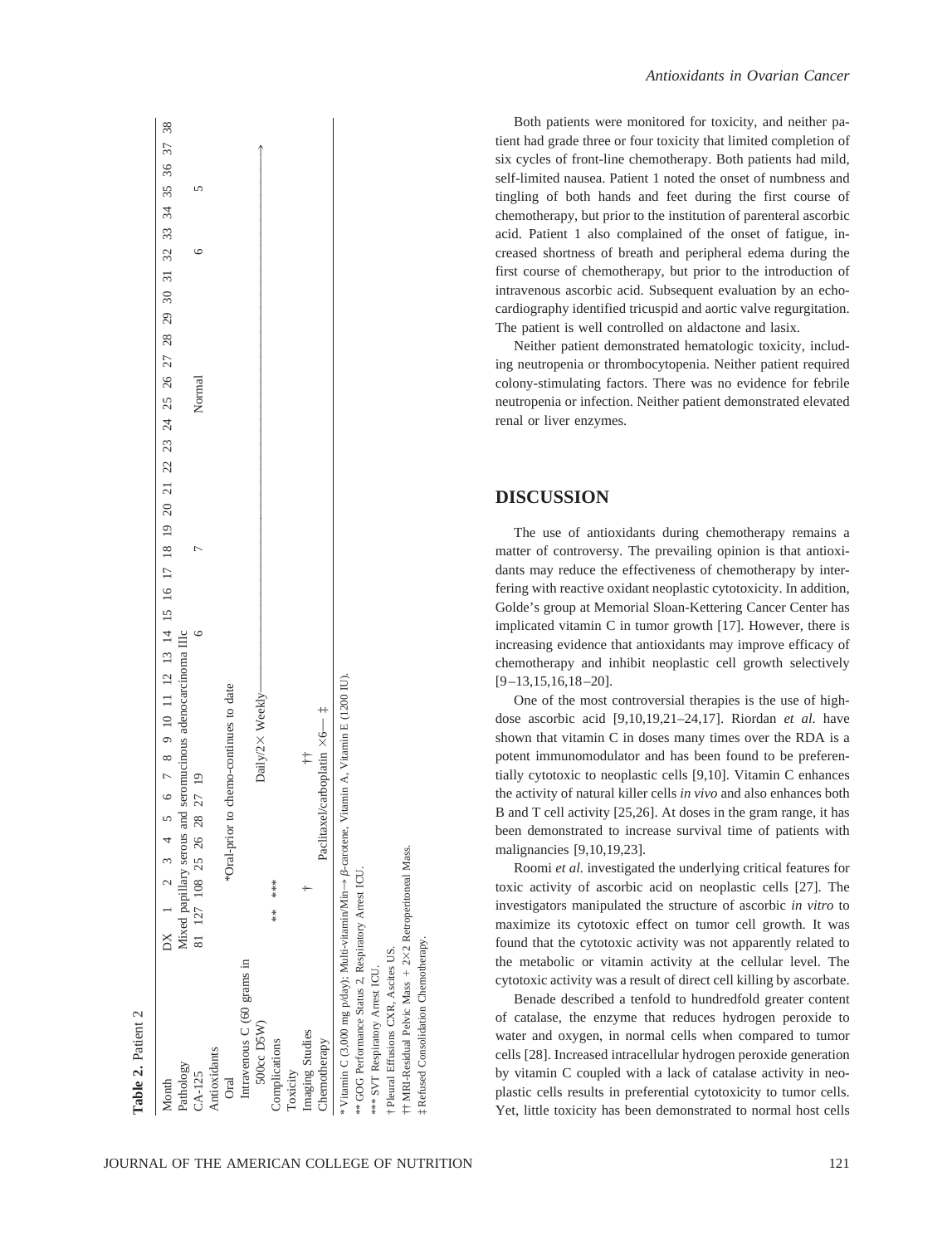[9,10,19,29]. When vitamin C is given intravenously to maintain plasma levels above 200mg/dL, cytotoxicity is induced in tumor cells with negligible toxic effects to the host [9,10]. One potential concern is hemolysis in G6PD deficiency that has been reported with high-dose intravenous ascorbic acid and all patients should be pre-screened prior to high dose infusion [9–10].

Teicher suggests a role for carotenoid supplementation in conjunction with cytotoxic therapies in established malignant disease [30]. However, other studies have found a negative correlation between the use of  $\beta$ -carotene and tumor regression or development [31,32]. These conflicting results are most likely related to the use of high-doses of a single antioxidant in the study design and its negative effect on redox buffering. When taken alone in high doses, synthetic  $\beta$ -carotene suppresses uptake of other carotenoids and acts as a prooxidant [15]. Natural mixed carotenoids, in doses up to 20–40 mg/day, were found to be without toxicity and to act synergistically with cisplatin [13].

Vitamin E has a very important impact on the phenotype of dedifferentiated malignant cells by causing differentiation, most likely indirectly through the effects of adenylate cyclase [33]. This has been shown to result in an increase and release of transforming growth-factor  $\beta$ , which acts as a growth inhibitory signal for malignant cells [15]. Vitamin E has been shown to decrease the toxicity of chemotherapy without reducing its effectiveness [13].

The precise mechanism of vitamin A actions on inhibition of cancer growth is unknown; however, it seems to increase inhibitory levels of specific signaling pathways in neoplastic cells. Examples of vitamin A actions include inhibition of protein kinase C activity in cancer cells and reduction of expression of *c-myc* and *H-ras* oncogenes and other cellular genes in cell culture [11,13,15]. Vitamin A also induces cell differentiation in some tumors of epithelial origin and appears to work synergistically with chemotherapeutic agents [11]. Animal studies also show an inhibition of transplanted tumor growth when high doses of vitamin A are administered; this is associated with the absence of toxicity to normal tissues [13,34,35]. In addition, vitamin A combined with the biological response modifier interferon  $\alpha$ 2a has been shown to be effective in the treatment of squamous cell carcinoma of the cervix [11]. Although significant benefits are demonstrated when combined with chemotherapy, there is no evidence for the reduction of effectiveness of chemotherapy when vitamin A is added in therapeutic doses [13].

In summary, human, animal and *in vitro* studies have shown that antioxidants inhibit neoplastic cell growth by complex mechanisms. These include increases in neoplastic cell differentiation, increases in apoptosis, inhibition of protein kinase C activity, adenylate cyclase activity and other mechanisms. Despite the fact that chemotherapy-induced formation of free radicals is well demonstrated, chemotherapy-induced cytotoxicity in general does not seem to depend on formation of reactive oxygen species; thus, the concept that antioxidants are contraindicated during most chemotherapy regiments is no longer valid [11–16,36]. In fact, as demonstrated with the reported cases, antioxidants when added adjunctively to chemotherapy may improve the efficacy of chemotherapy and may prove to be safe. Because of the positive results found in the two reported patients, a randomized controlled trial is now underway at the University of Kansas Medical Center to further evaluate safety and efficacy of antioxidants when added to chemotherapy in newly diagnosed ovarian cancer.

# **REFERENCES**

- 1. Markman M: Ovarian cancer update: Management challenges and advances. Cleve Clin J Med 61:51–58, 1994.
- 2. Parker SL, Tong T, Bolden S, Wingo PA: Cancer statistics. CA Cancer J Clin 46:5–27, 1996.
- 3. Williams T, O'Sullivan M, Snodgrass S, Love N: Psychosocial issues in breast cancer: helping patients get the support they need. Postgrad Med 98:97–110, 1995.
- 4. Cassileth B, Chapman C: Alternative cancer medicine: a ten-year update. Cancer Invest 14:396–404, 1996.
- 5. VandeCreek L, Rogers E, Lester J: Use of Alternative therapies among breast cancer outpatients compared with the general population. Alt Ther Health Disease 5:71–76, 1999.
- 6. Ernst E, Cassileth BR: The prevalence of complementary/ alternative medicine in cancer: a systematic review. Cancer 83: 777–782, 1998.
- 7. Boon H, Stewart M, Kennard MA, Gray R, Sawka C, Brown JB, McWilliam C, Garvin A, Baron RA, Aaron D, Haines-Kamka T: Use of complementary/alternative medicine by breast cancer survivors in Ontario: prevalence and perceptions. J Clin Oncol 18: 2515–2521, 2000.
- 8. Richardson MA, Sanders T, Palmer JL, Greisinger A, Singletary SE: Complementary/Alternative Medicine use in a comprehensive cancer center and the implications for oncology. J Clin Oncol 18:2505–2514, 2000.
- 9. Riordan NH, Riordan HD, Meng YL, Jackson JA: Intravenous ascorbate as a tumor cytotoxic chemotherapeutic agent. Med Hypotheses 44:207–213, 1995.
- 10. Riordan NH, Riordan HD, Casciari JP: Clinical and experimental experiences with intravenous vitamin C. J Orthomol Med 5:201– 213, 2000.
- 11. Prasad KN, Cole WC, Kumar B, Prasad KC: Scientific rationale for using high-dose multiple micronutrients as an adjunct to standard and experimental cancer therapies. J Am Coll Nutr 20(Suppl): 450S–463S, 2001.
- 12. Weijl NI, Cleton FJ, Osanto S: Free radicals and antioxidants in chemotherapy induced toxicity. Cancer Treat Res 23:209–240, 1997.
- 13. Lamson DW, Brignall MS: Antioxidants in cancer therapy: their actions and interactions with oncologic therapies. Alt Med Rev 4:304–329, 1999.
- 14. Schmitt CA, Lowe SW: Apoptosis and therapy. J Pathol 187:127– 137, 1999.
- 15. Prasad KN, Kumar A, Kochupillai V, Cole WC: High doses of